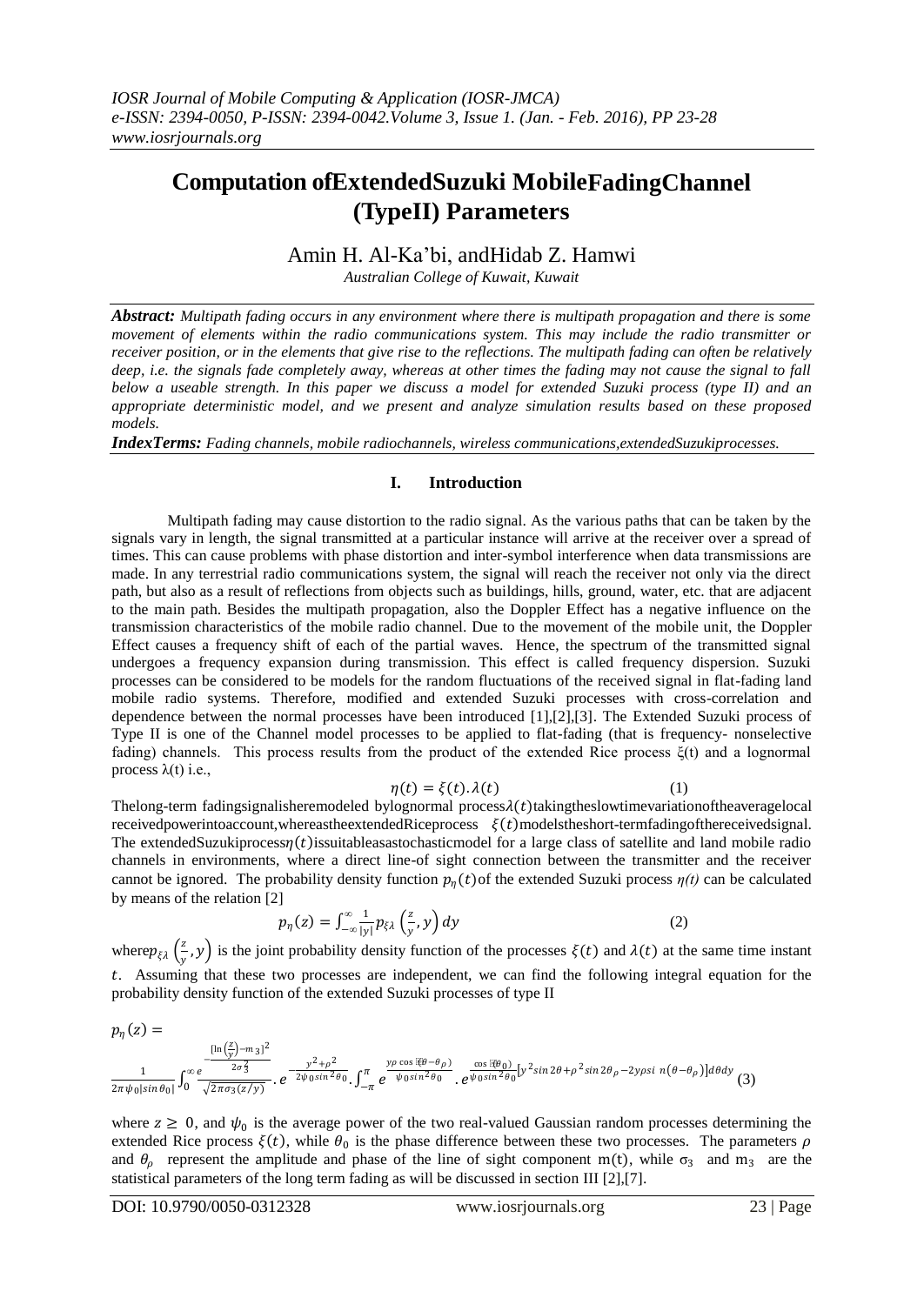#### **II. Modeling And Analysis Of The Short-Term Fading**

Thestochastic reference modelforextendedSuzukiprocessesofTypeIIisshown inFig. 1,wheretheshort-term fadingismodeledbytheprocess

$$
\xi(t) = |\mu_{\rho}(t)| = |m(t) + \mu(t)| \tag{4}
$$

where,

$$
\mu(t) = \mu_1(t) + j\mu_2(t) \tag{5}
$$

represents the sum of all scattered non-line-of-sight components of the received un-modulated carrier signal over the mobile fading channel, and

$$
m(t) = m_1(t) + jm_2(t) = \rho e^{j(2\pi f_\rho t + \theta_\rho)}
$$
(6)

is the line-of-sight signal component, where  $\rho$ ,  $f_{\rho}$ , and  $\theta_{\rho}$  denote the amplitude, the Doppler frequency, and the phase oftheline-of-sight component,respectively.



**Fig.1.**Stochasticreferencemodelfor extendedSuzukiprocessesofTypeII

Inordertosimplify themodel,wewillassumethattheDopplerfrequency ofthe line-ofsightcomponentisequaltozero,hencetheline-of-sight componentcanbeexpressedas

$$
m = m_1 + jm_2 = \rho e^{\theta_\rho} \tag{7}
$$

Asa result, thestochastic process  $\xi(t)$  which will be called the extended Rice process, can be given as

$$
\xi(t) = |\mu_{\rho}| = \sqrt{(\mu_1(t) + m_1)^2 + (\mu_2(t) + m_2)^2}
$$
\n(8)

The Doppler power spectral density  $S_{v_0v_0}(f)$  of the process  $v_0(t)$  is described by

$$
S_{v_0v_0}(f) = \begin{cases} \frac{\sigma_0^2}{\pi f_{max} \sqrt{1 - (f/f_{max})^2}}, & |f| \le \kappa_0. f_{max} \\ 0 & , |f| > \kappa_0. f_{max} \end{cases}
$$
(9)

where  $f_{max}$  denotes the maximum Doppler frequency, and the variable variable variable  $0 < \kappa_0 \leq$ 1 gives a simplean deffective method to reduce the Dopplers pread of  $S_{v_0v_0}(f)$ , to make it more closer to reality. FromFig.1,thefollowingrelationsholdforthe underlyingprocesses:

$$
\mu_1(t) = \nu_0(t) \tag{10}
$$

$$
\mu_2(t) = \cos\theta_0 \cdot v_0(t) + \sin\theta_0 \cdot \check{v}_0(t) \tag{11}
$$

where $-\pi \leq \theta_0 < \pi$ ,and $\tilde{\nu}_0(t)$  is the Hilbert transform of  $\nu_i(t)$  for  $(i=1,2)$ . Herethespectralshapingofv $0(t)$ isbasedon filteringofwhite Gaussiannoise byusing anideal filter whose transfer function is given by  $H_o(f) = \sqrt{S_{\nu_o \nu_o}(f)}$ . The autocorrelation functions  $R_{\mu_1\mu_1}(\tau)$  and  $R_{\mu_2\mu_2}(\tau)$  as well as the cross-correlation functions  $R_{\mu_1\mu_2}(\tau)$  and  $R_{\mu_2\mu_1}(\tau)$  can be expressed in terms of the autocorrelation function  $R_{v_0v_0}(\tau)$  of the processes  $\check{v}_0(t)$  and  $v_0(t)$  as follows[2]:-

$$
R_{\mu_1\mu_1}(\tau) = R_{\mu_2\mu_1}(\tau) = R_{\nu_0\nu_0}(\tau)
$$
\n(12)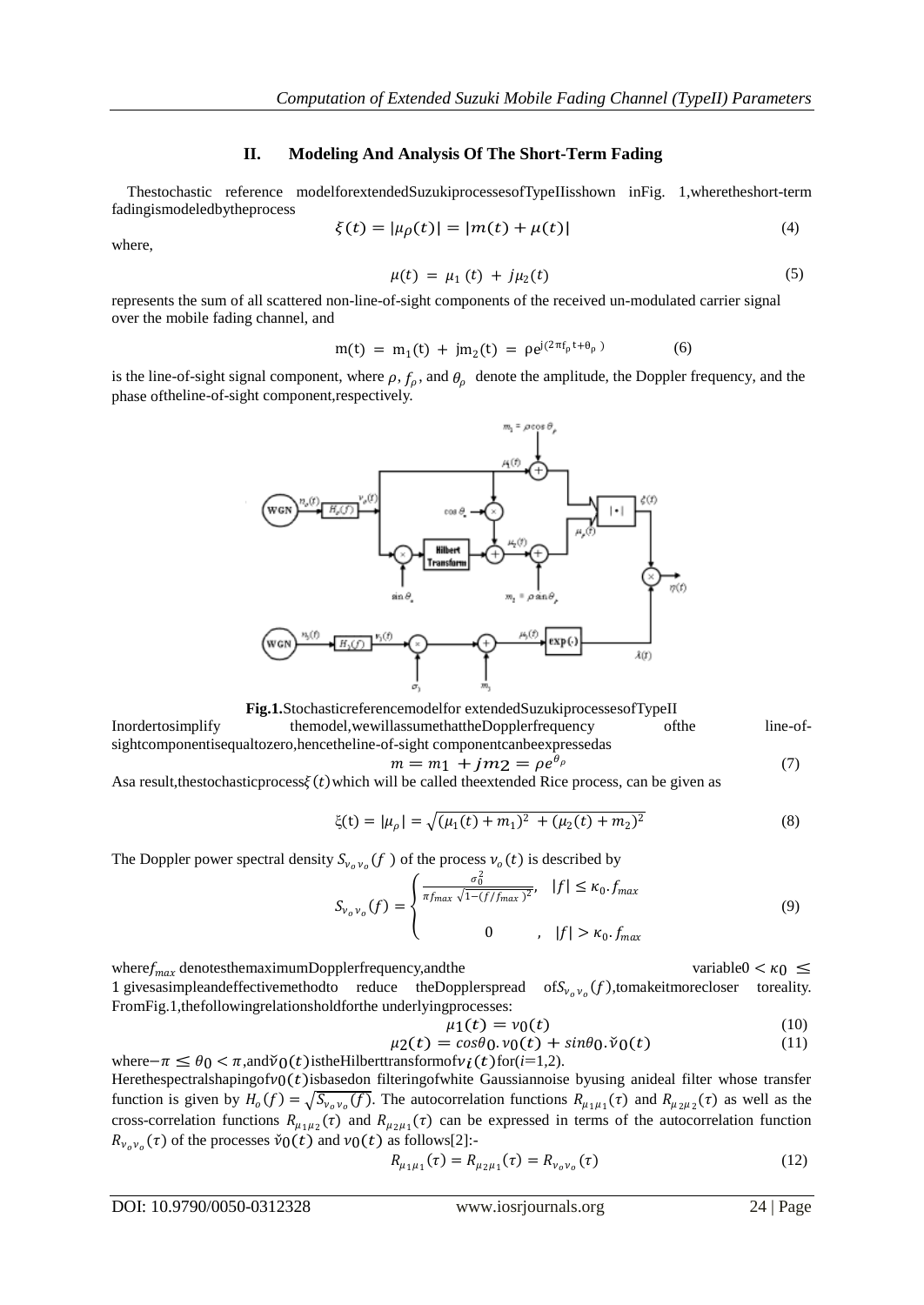$$
R_{\mu_1\mu_1}(\tau) = \cos\theta_0 \ R_{\nu_o\nu_o}(\tau) - \sin\theta_0 \ R_{\nu_o\nu_o}(\tau) \tag{13}
$$

$$
R_{\mu_2\mu_1}(\tau) = \cos\theta_0 \ R_{\nu_o\nu_o}(\tau) + \sin\theta_0 \ R_{\tilde{\nu}_o\nu_o}(\tau) \tag{14}
$$

By using these equations as well as the relation

$$
R_{\mu\mu} (\tau) = R_{\mu_1\mu_1}(\tau) + R_{\mu_2\mu_2}(\tau) + j[R_{\mu_1\mu_2}(\tau) - R_{\mu_2\mu_1}(\tau)] \tag{15}
$$

we get

$$
R_{\mu\mu}(\tau) = 2R_{\nu_o\nu_o}(\tau) - j2\sin\theta_0 R_{\tilde{\nu}_o\nu_o}(\tau)
$$
\n(16)

After Fourier transforming  $R_{\mu\mu}(\tau)$ , the power spectral density can be given as  $S_{\mu\mu}(f) = 2S_{\nu_o\nu_o}(f) - j2sin\theta_0 S_{\tilde{\nu}_o\nu_o}$  $(f)$  (17)

which can be expressed in terms of  $S_{v_0v_0}(f)$  as

$$
S_{\mu\mu}(f) = 2[1 + sgn(f).sin\theta_0]. S_{\nu_o\nu_o}(f)
$$
\n(18)

## **III. Modeling And Analysis Of The Long-Term Fading**

Measurements have shown that in many wireless communication systems the statistical behavior of long-term fading is quite similar to a lognormal process [2]. With such a process, the slow fluctuation of the local mean value $\lambda(t)$  of the received signal, which is determined by shadowing effects, is given by

 $\lambda(t) = e^{\sigma_3 v_3(t) + m_3}$  (19)

where  $v_3(t)$  is a real-valued Gaussian random process with mean of zero and variance of unit. The model parameters  $m_3$  and  $\sigma_3$ can be used in connection with the parameters of the extended Rice process  $(\sigma_0^2$ ,  $f_{max}$ ,  $\kappa_0$ ,  $\theta_0$ ,  $\rho$ ,  $\theta_\rho$ ) to fit the model behaviortothestatisticsofreal-worldchannels. Weassume that the stochastic process  $v_3(t)$  is statistically independent of the process  $v_0(t)$ .  $S_{v_3v_3}(f)$  is assumed to have the form of the Gaussian power spectraldensity[2],[4]:

$$
S_{\nu_3\nu_3}(f) = \frac{1}{\sqrt{2\pi\sigma_c}} \cdot e^{-\frac{t^2}{2\sigma_c^2}} \tag{20}
$$

the 3-dB-cut-off frequency  $f_c = \sigma_c \sqrt{2\ln 2}$  is in general much smaller than the maximum Doppler frequency  $f_{max}$ . The autocorrelation function of the process  $v_3(t)$  can be expressed as

$$
R_{\nu_3\nu_3}(\tau) = e^{-2(\pi\sigma_c\tau)^2} \tag{21}
$$

which corresponds to the inverse Fourier transform of  $S_{v_3v_3}(f)$ . The autocorrelation function  $R_{\lambda\lambda}(\tau)$  of the lognormal process can be expressed in terms of  $R_{\nu_3\nu_3}(\tau)$  as

$$
R_{\lambda\lambda}(\tau) = e^{2m_3 + \sigma_3^2 [1 + R_{\nu_3\nu_3}(\tau)]}
$$
\n(22)

The power spectral density  $S_{\lambda\lambda}(f)$  can now be expressed in terms of the power spectral density  $S_{\nu_3\nu_3}(f)$  as follows

$$
S_{\lambda\lambda}(f) = e^{2m_3 + \sigma_3^2} \cdot [\delta(f) + \sum_{n=1}^{\infty} \frac{\sigma_3^{2n}}{n!} \cdot \frac{S_{\nu_3\nu_3}\left(\frac{f}{\sqrt{n}}\right)}{\sqrt{n}}]
$$
(23)

where  $\delta(f)$  is the Dirac-Delta function.

#### **IV. Deterministic Simulation Model For The Extended Suzuki Process Of Type II**

Stochastic multipath propagation models for indoor and out- door mobile radio channels are in general derived by employing colored Gaussian noise processes. Efficient design and realization techniques of such processes are therefore of particular importance in the area of mobile radio channel modeling [5]. Figure 2 shows the deterministic simulation model for extended Suzuki process of Type II that approximates the behavior of the stochastic reference model shown in Fig. 1. Using Eq.(10) and Eq.(11), we get

$$
\tilde{\mu}_1(t) = \sum_{n=1}^{N_1} c_{1,n} \cos[\Omega \pi f_{1,n} t + \theta_{1,n})
$$
\n
$$
\tilde{\mu}_2(t) = \sum_{n=1}^{N_1} c_{1,n} \cos[\Omega \pi f_{1,n} t + \theta_{1,n} - \theta_0)
$$
\n(27)

From these two equations, it can be noted that the Doppler phases  $\theta_{2,n}$  of the second deterministic process  $\tilde{\mu}_2(t)$  depend on the Doppler phases  $\theta_{1,n}$  of the first deterministic process  $\tilde{\mu}_1(t)$ , because  $\theta_{2,n} = \theta_{1,n} - \theta_0$ . The complex-valued deterministic process  $\tilde{\mu}(t) = \tilde{\mu}_1(t) + \tilde{\mu}_2(t)$ can be expressed as

$$
\tilde{\mu}(t) = \sum_{n=1}^{N_1} c_{1,n} e^{\pm j (2\pi f_{1,n} t + \theta_{1,n})}
$$
\n(28)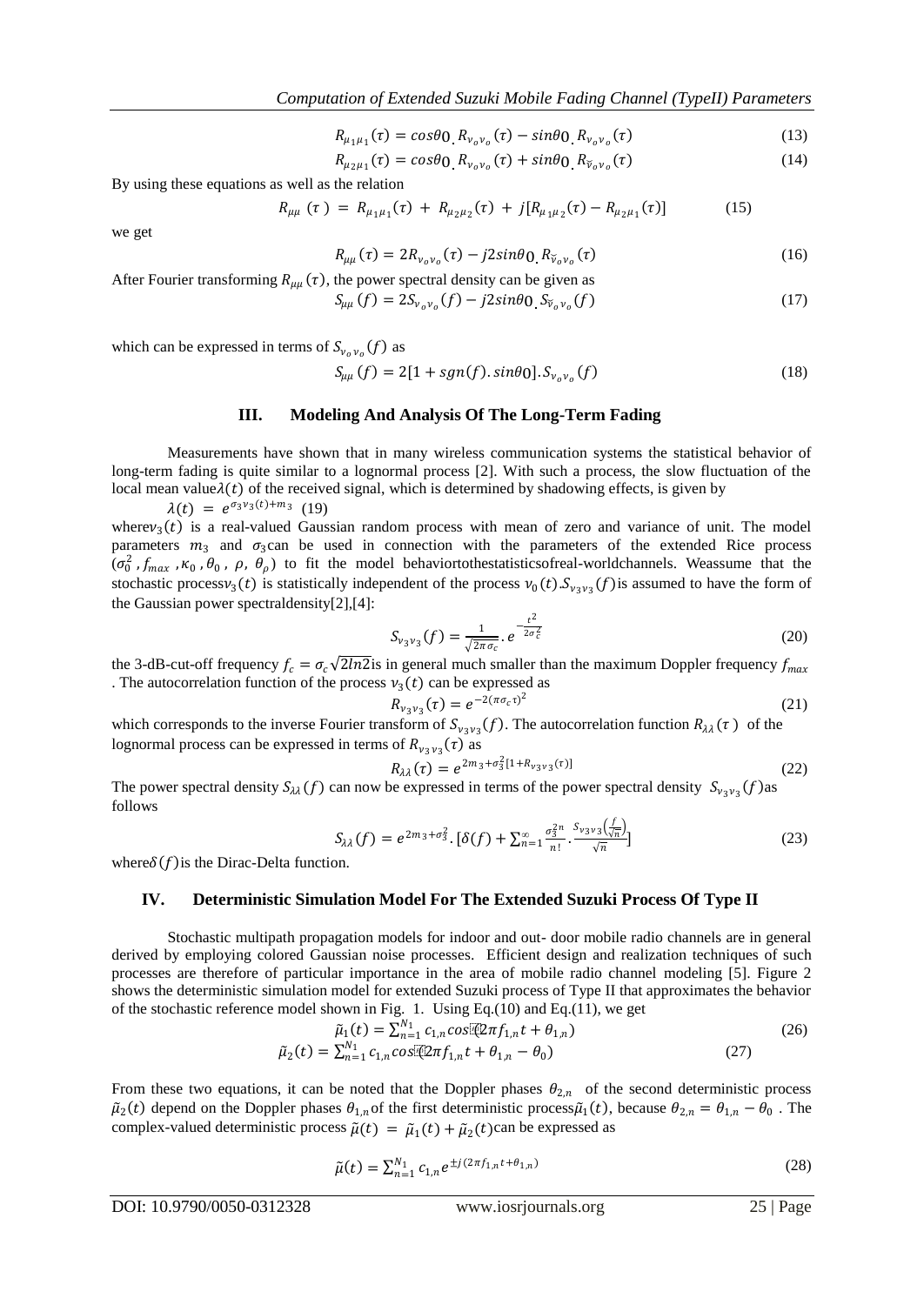

**Fig.2.**DeterministicsimulationmodelforextendedSuzukiprocessesofType II

The autocorrelation functions of the processes  $\tilde{\mu}_1(t)$  and  $\tilde{\mu}_2(t)$  can be given as:

$$
R_{v_1v_1}(\tau) = R_{v_2v_2}(\tau) = \sum_{n=1}^{N_1} \frac{c^2_{1,n}}{2} \cos[\Phi \pi f_{1,n} \tau]
$$
(29)

Andthecross-correlationfunctionsare:

$$
R_{v_1v_2}(\tau) = R_{v_2v_1}(-\tau) = \sum_{n=1}^{N_1} \frac{c^2_{1,n}}{2} \cos[\mathcal{L}\pi f_{1,n}\tau - \theta_0]
$$
(30)

Using the Method of Equal Distances [2], [5] to calculate the Doppler coefficients  $c_{1,n}$  and  $f_{1,n}$ , we get

$$
c_{1,n} = \frac{2\sigma_0}{\sqrt{\pi}} \left[ \arcsin\left(\frac{n}{N_1}\right) - \arcsin\left(\frac{n-1}{N_1}\right) \right]^{1/2} \tag{31}
$$

AndtheDopplerfrequencies

$$
f_{1,n} = \frac{f_{max}}{2N_1} (2n - 1) \tag{32}
$$

where

$$
V_1' = \frac{N_1}{\frac{2}{\pi} \arcsin \mathbb{F}(\kappa_0)}
$$
(33)

is an auxiliary variable that depends on the frequency ratio  $\kappa_0 = f_{max}/f_{min}$ . The Doppler phases  $\theta_{1,n}$  are assumed to be realizations of a random variable uniformly distributed within the interval  $(0, 2\pi)$ . The computation of the discrete Doppler coefficients  $c_{3,n}$  of the deterministic Gaussian process  $\tilde{v}_3(t)$ , whose power spectral density is Gaussian shaped, are given by the solution to

$$
c_{3,n} = \sigma_0 \sqrt{2} \left[ erf \left( \frac{n\kappa_c \sqrt{ln(2)}}{N_3} \right) - erf \left( \frac{(n-1)\kappa_c \sqrt{ln(2)}}{N_3} \right) \right]^{1/2}
$$

(34)

where *erf* (.) is the error function. The Doppler frequencies  $f_{3,n}$  can be computed as

1

$$
c_{3,n} = \frac{\sqrt{2}f_{max}}{N_3} (2n - 1) \tag{35}
$$

## **V. Simulation Results**

Figure 3 shows the power spectral density (as determined by the method of equal distances) as well as the autocorrelationfunction of  $\mu_i(t)$ , for  $i = 1,2$ , where the number of harmonic functions Ni is considered as 19 (ideally  $\infty$ ), and the maximum Doppler frequency  $f_{max}$  is 85Hz. The difference between the autocorrelation function of the reference model and the simulation model decreases by increasing the number of harmonic functions  $(N_i)$ . The power spectral density of  $\nu_3(t)$  shown in Fig. 4, resembles the Gaussian power spectral density given by eq. 20. Here again the difference between the auto- correlation function of the reference model and the simulation model decreases by increasing the number of harmonic functions  $N_3$ . The cut-off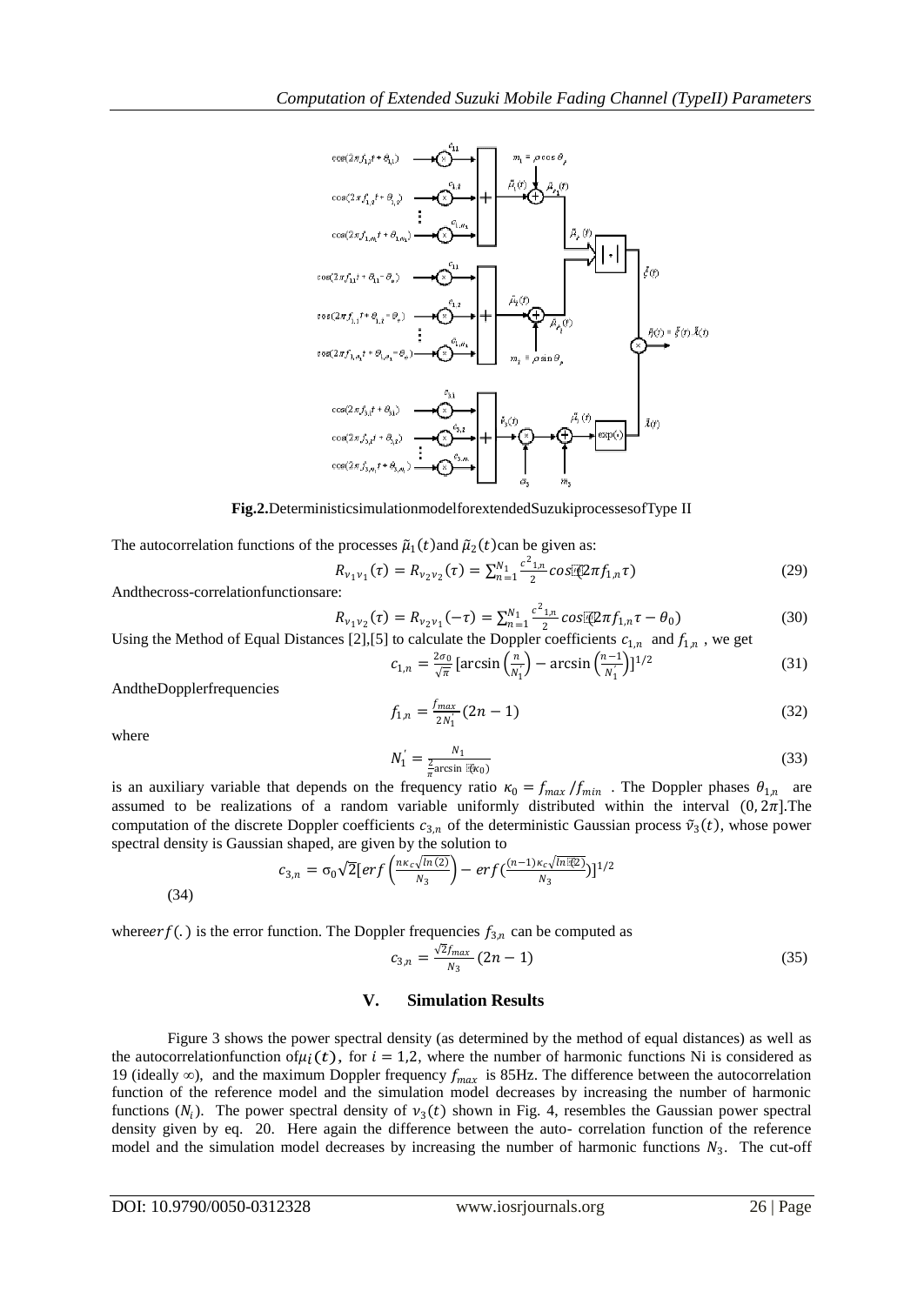frequency  $f_c$  is selected in such a way that the mean power of the Gaussian power spectral density obtained makes up at least 99.99% of its total mean power. This demand is fulfilled with  $f_c = \sqrt{ln2f_{max}}$  [6].

The parameters  $\sigma_0$ ,  $f_{max}/f_c$ ,  $\kappa_0$ ,  $\theta_0$ ,  $\rho$ ,  $\theta_\rho$ ,  $\sigma_3$ ,  $m_3$  were experimentally optimized in [2] for heavy and light shadowing, the optimized values are shown in Fig.5. Using these values of the parameters and assumed values for  $N_1$ ,  $N_3$ , and  $f_{max}$  in simulating the extended Suzuki process of type II, we get Fig. 6 for heavy shadowing regions and Fig. 7 for light shadowing regions. From these two figures, it can be seen that the average signal level for heavily shadowed line-of-sight component is smaller than that for lightly shadowed lineof-sight component. Also, the deep fades for heavy shadowing regions are much larger than that for light shadowing regions. These results are expected because as the strength of the line-of-sight component increases, it dominates the received signal, hence the effect of fading becomes less significant[6].



**Fig.3.**Powerspectraldensity $S$  $\mu$ *i* $\mu$ *i*(*f*)andAutocorrelationfunction  $R$  $\mu$ *i* $\mu$ *i*(*τ*)for*i*=1,2, with $Ni=19$ *fmax*=85*Hz*, $\sigma^2$  =1.



**Fig.4.**.Powerspectraldensity*Sν*3*ν*3(*f*)andAutocorrelationfunction *Rν*3*ν*3(*τ*)with*N*3=19*,σ* 2  $=1$ , and  $f_{max}=85$  Hz.

| Shadowing | $\sigma_{0}$ | $\scriptstyle{\boldsymbol{\scriptstyle{K_0}}}$ | ą                  |       |                  | σ,     | m,        | Y ND. |
|-----------|--------------|------------------------------------------------|--------------------|-------|------------------|--------|-----------|-------|
| heaw      | 0.2774       | 0.506                                          | $30^{\circ}$       | 0.269 | $45^{\circ}$     | 0.0905 | 0.0439    | 119.9 |
| light     | 0.7697       | 0.4045                                         | $164^{\mathbf{0}}$ | 1.569 | 127 <sup>0</sup> | 0.0062 | $-0.3861$ | 1.735 |

**Fig.5.**Theoptimizedparameters ofthereferencechannelmodelforareas withheavyandlightshadowing.